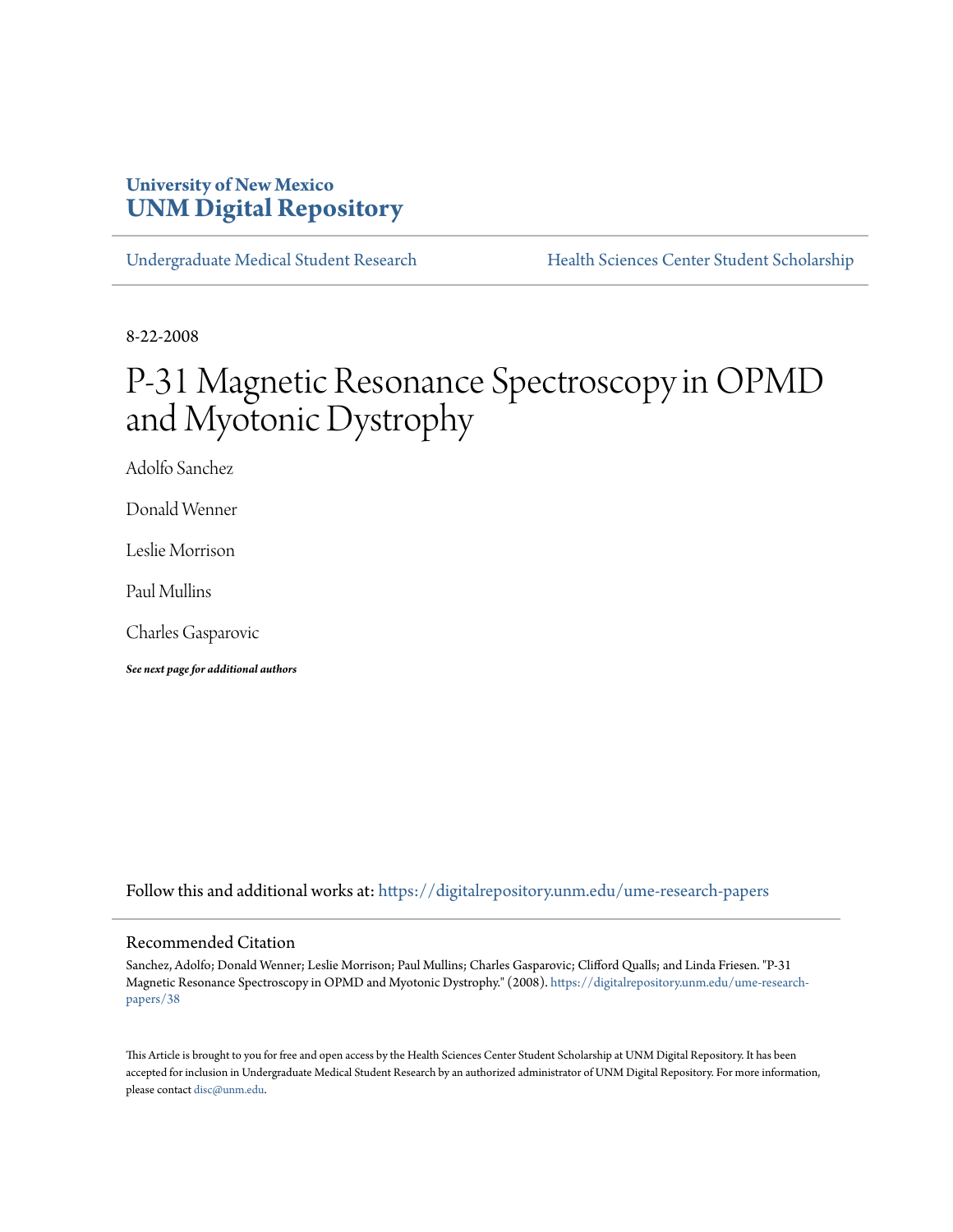# **Authors**

Adolfo Sanchez, Donald Wenner, Leslie Morrison, Paul Mullins, Charles Gasparovic, Clifford Qualls, and Linda Friesen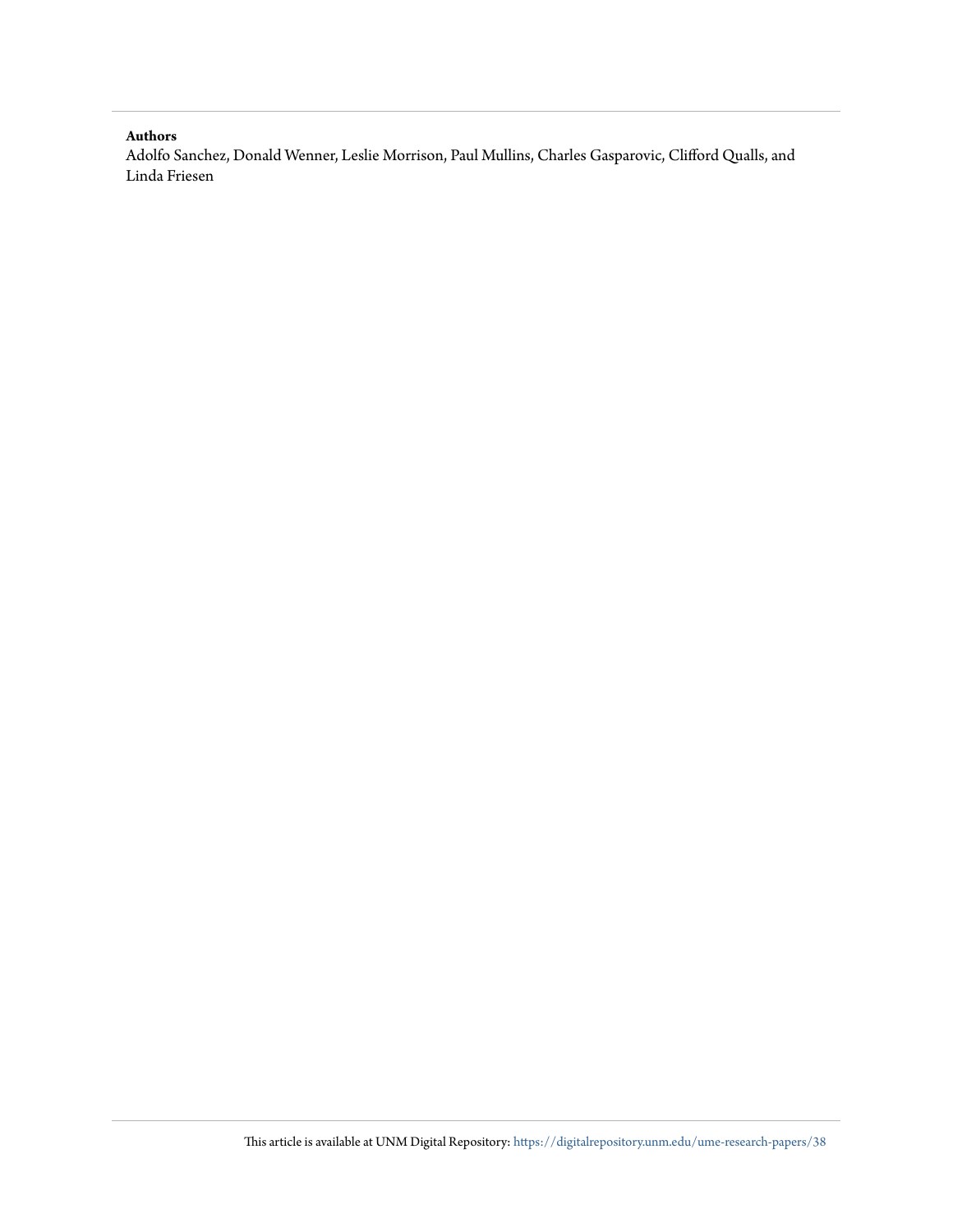# **P-31 Magnetic Resonance Spectroscopy in OPMD and Myotonic Dystrophy**

**Medical Students: Donald Wenner, Adolfo Sanchez PI: Leslie Morrison MD. Co-Pi: Paul Mullins Ph.d., Charles Gasparovic Ph.d., Clifford Qualls Ph.d., Linda Friesen** 

#### **Introduction:**

Oculopharyngeal muscular dystrophy (OPMD) is a disorder characterized by the onset of progressive ocular ptosis, dysphagia, and proximal muscle weakness during middle age. The cause of this disorder is an autosomal dominant gene mutation that consists of a stable trinucleotide repeat in PABPN1 on chromosome 14. The trinucleotide repeat ranges from  $(GCG)_{8-13}$  with some mutations also containing  $GCA$ .<sup>1</sup> Thus far only  $(GCG)$ <sub>9</sub> has been seen in Hispanic New Mexican families.<sup>2</sup> Although this disease does not appear to shorten lifespan, it clearly diminishes quality of life. It is potentially amenable to treatment, as demonstrated in a recent mouse model treated with doxycycline in which typical intranuclear inclusions were decreased and muscle strength and function increased.<sup>3</sup> As such, it has become important to devise noninvasive measures of muscle function in order to evaluate potential treatment effects. A single prior P-31 Magnetic Resonance Spectroscopy study of forearm muscle has been conducted in patients with OPMD. $4$ 

 Myotonic muscular dystrophy type I (DM1), an autosomal dominant disorder with uneven penetrance, is the most common muscular dystrophy of adults with an estimated lifetime incidence of approximately 1 in 8000.<sup>5</sup> This disease is due to an unstable trinucleotide (CTG) repeat located in the 3' untranslated region of the DMPK (dystrophica myotonica protein kinase) gene on chromosome  $19q13.3$ .<sup>6,7,8</sup> Normal individuals have DMPK alleles with between 5 and 35 ( $CTG$ )<sub>n</sub> repeats that are stably transmitted, while diseased individuals have alleles containing 50 to several thousand  $(TGG)_n$  repeats that are no longer stable.<sup>6,9,10</sup> The disease shows a tendency to have an earlier onset in subsequent generations, a phenomenon known as anticipation, which is accompanied by expansions in the size of the  $CTG_n$  repeat region. An inverse correlation between CTG<sub>n</sub> repeat size and age of onset has been noted, as well as a fairly broad correlation between repeat size and the severity of the disease.<sup>9,11</sup> These correlations are quite variable and thus, specific ranges of repeat size cannot be used to predict age of onset or disease severity in individual patients. The majority of persons with DM1 present in adulthood with distal muscle weakness and wasting accompanied by myotonia, a sustained muscle contraction, caused by abnormal activity of the sarcolemma.<sup>12,13,14</sup> DM1 has multisystemic effects that include endocrinopathy, cardiac conduction abnormalities, neurocognitive changes, and the development of cataracts, in addition to the aforementioned effects on skeletal muscle. A treatment trial for weakness in DM1 looked at the efficacy of creatine monohydrate supplementation in DM1 patients, with the finding that there was no benefit.<sup>15</sup> Researchers in this trial used  $\frac{31}{P}$  MRS imaging of the forearm muscles to help measure the response to the treatment. This highlights the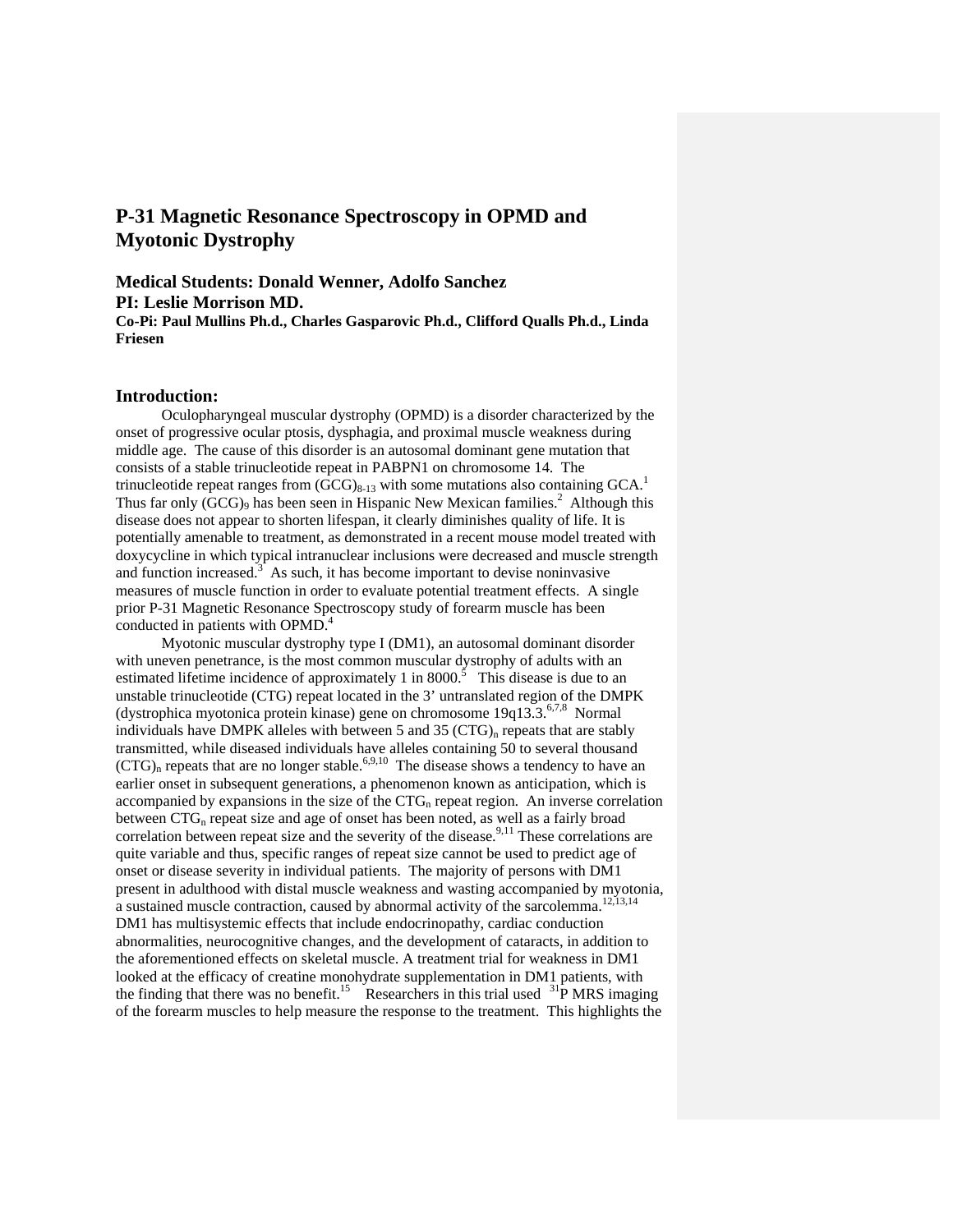usefulness of the noninvasive technique of  ${}^{31}P$  MRS imaging in studying muscular dystrophies and the response of muscle to treatments.

Magnetic resonance imaging can be used to evaluate muscle size, signal characteristics and to distinguish the pattern and degree of atrophy. 31P MRS has been used in the investigation of muscle energy metabolism in health and disease for over 20 years.16 By measuring unbound phosphorus metabolites with this technique, muscle energy metabolism can be investigated in a noninvasive and painless fashion during rest, exercise, and recovery from exercise for serial monitoring of oxidative and glycolytic metabolism of muscle. It is possible to measure unbound phosphorus metabolites in living human muscle with concentrations of at least 1 mM. Phosphorus spectra from muscle contain five major peaks related to energy metabolism: three from adenosine triphosphate (ATP), one from phosphocreatine (PCr) and one from inorganic phosphates (Pi). Two additional peaks arise from phosphomonoesters (PME) and (PDE).<sup>17</sup>

The aim of this study was to further characterize the bioenergetics of muscle in patients with OPMD and DM1. To date there has not been a good noninvasive way to follow the course of muscle in OPMD and DM1 other than with clinical manifestations such as muscle weakness. <sup>31</sup>P MRS is a promising technology to evaluate disease course over time or to determine response to treatment. The response of muscle to exercise in these and other muscular dystrophies also remain unclear, with some types of exercise showing benefit and others detriment depending on the specific disease. <sup>18</sup> More knowledge about the bioenergetics of muscle in OPMD and DM1 could help clinicians determine whether exercise is beneficial or detrimental. Thus far, there have been no studies reporting 31P MRS in the gastrocnemius muscle of OPMD, and only two in DM1.

#### **Materials and Methods:**

#### *Subjects***:**

 A total of 34 subjects (12 OPMD, 11 DM1, 11 controls) were recruited to participate in this study. Preexisting clinical databases of patients with previously diagnosed OPMD and DM1 were used to identify potential subjects. The recruited subjects had no contraindications to magnetic resonance testing. An effort was made to age and sex-match the participants in each group; however with the limited numbers of patients available this was not entirely possible. See table 1 for age and gender distribution. This study was approved by the University of New Mexico Human Research Review Committee, and informed verbal and written consent was obtained from each participant.

Scans were performed and data obtained from all patients in the OPMD and control groups. Data from three patients in the DM1 group was not usable. One male patient with DM1 was unable to complete the study due to the presence of a leg brace that interfered with proper functioning of the exercise apparatus. The data for the second DM1 male was unusable, due to poor quality spectra with peaks indistinguishable from noise. This participant was noted to have extensive muscle wasting, and was unable to return for a repeat scan due to his declining health status. The data for the third DM1 female patient was not obtained according to protocol with incorrect resting and exercise duration. This participant did not respond to messages requesting that she return for a repeat scan.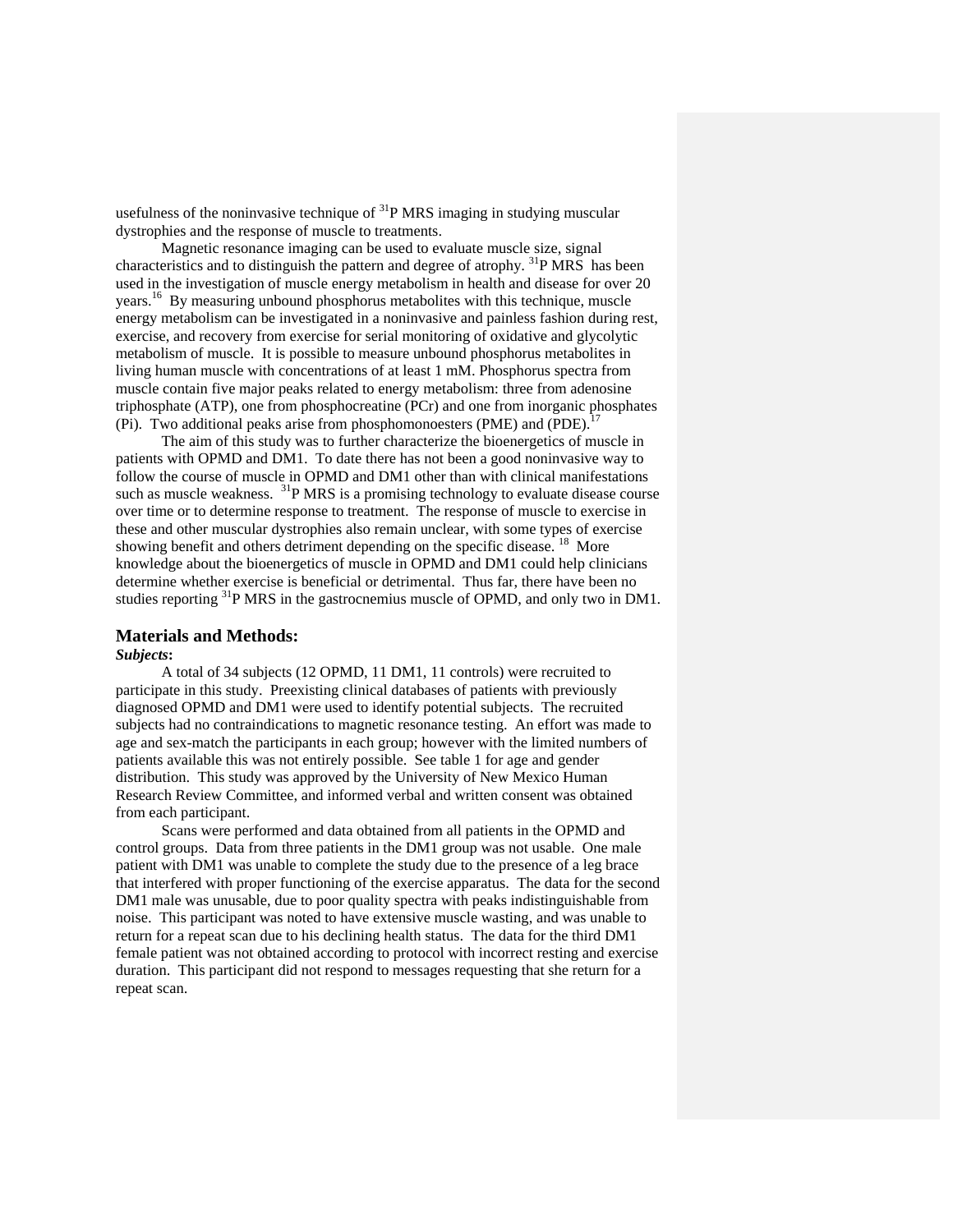# *31P MRS methodology***:**

Experiments were performed on the 4 Tesla MRI scanner at the Mind Imaging Center (Bruker Biospin , Billerica MA). Subjects lay supine in the bore of the magnet with a dual tuned proton/phosphorus  $({}^{1}H^{31}P)$  transmit/receive coil secured around the lower right leg at the level of the gastrocnemius and the foot was secured into the exercise apparatus. The location of the gastrocnemius within the magnet was confirmed by  $T_1$ weighted <sup>1</sup>H localizing images obtained in the axial plane. An anatomical scan to allow the placement of the chemical shift imaging slab was then acquired using a 3D  $T_1$ weighted gradient refocused echo sequence (fov = 200 x 200 mm, matrix = 256 x 256, 96 slices, with a 1 mm slice thickness giving a final resolution of 0.8 mm x 0.8 mm x 1.0 mm.). Shimming on the proton signal from tissue water optimizes magnetic field homogeneity. Chemical shift imaging (CSI)<sup>31</sup>P MRS data were then acquired at 60 MHz from a 40mm thick axial slice, which includes the gastrocnemius muscle. The sensitive volume of the coil limits the volume of the tissue sampled in the anterior posterior direction in the leg. A custom developed exercise apparatus that allows for <sup>31</sup>P MRS data acquisition during exercise in the magnetic resonance image (MRI) scanner was used. This apparatus has been used previously in a study on sarcopenia by Waters et. al.<sup>19</sup> The exercise apparatus is a rigid frame with a wheel that turns around its axis by pushing down on a pedal with the foot. A static line connects the outer radius on one side of the wheel, over a pulley to a hook suspending calibrated weights from a frame. The weight to be lifted was chosen for each subject based on subject assessment of effort and ability to finish the six minutes of exercise. Contraction of the gastrocnemius allows for a 9 cm vertical displacement of the weights.

CSI data from an 8x8 matrix (fov = 200 X 200) are sampled using a spectral width of 3000 Hz, and a recycle time (TR) of 1 second. This will produce one CSI data set in approximately one minute (64 sec). Subjects were asked to rest for the first four CSI acquisitions, then to contract the calf to raise the weights at the rate of 60 repetitions per minute, for six CSI acquisitions, then the subjects were told to rest again, allowing muscle recovery for six CSI acquisitions. The contraction rate of 60 repetitions per minute was standardized and maintained by having the subject control the contraction frequency using the audible gradient noise of the scanner acquisition set at a 1 second recycle time.

#### *Quantification of mitochondrial function*:

Data was analyzed using jMRUI software (jMRUI v. 2.2, European Community) in the time domain. The  ${}^{1}H$  localizing image that was taken for alignment of the leg was used to pick voxels that were completely with in the gastrocnemius muscle. The data for these voxels was then viewed by two blinded evaluators (LM and LF) and the voxel with the best signal to noise ratio was used for the analysis. For visualization, each free induction decay (FID) was processed with a 5 Hz exponential line broadening before zero filling and Fourier transformation. All spectra were manually phased using zero and first-order phase corrections. Resonance peak areas for PCr, P*i* and ATP were measured by line fitting of the spectrum. Signal-to-noise ratios were sufficient to allow PCr, and P*i* to be quantified with a temporal resolution of 1 minute during exercise and recovery. Baseline (rest) cytosolic [PCr] and [P*i*] were calculated from the signal intensity ratios PCr/βATP

#### **Deleted:**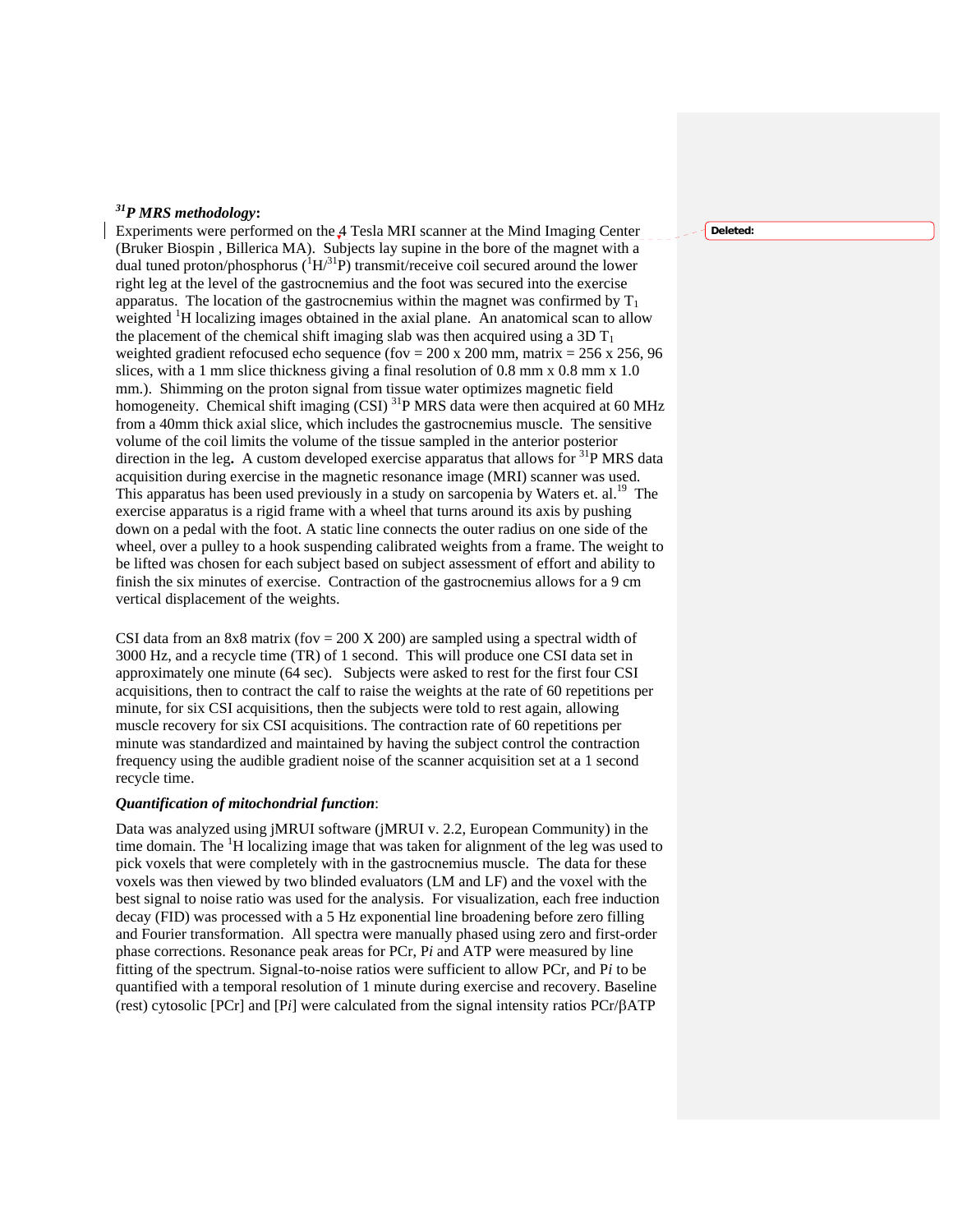and P*i*/βATP respectively, taking ATP at rest to be 8.2 mmol/L cell water as follows:  $[PCr] = (PCr/\beta ATP) 8.2 mmol/L<sup>20,21</sup>$  Metabolite peak areas were normalized to 100% by using the average metabolite value obtained during the four-minute rest (pre-exercise) as a reference. Concentrations are expressed as the percent change from baseline levels defined as 100%. Thus, PCr and P*i*, indicate peak areas obtained from spectra and [PCr] and [P*i*] are calculated concentrations. Cytosolic [ADP] is calculated as follows: [ADP] =  $({\text{[TCr]/[PCr]-1}\}[ATP]/(K/[H+])$  where  $[TCr]$  = total creatine = 42.5 mmol/L cell water, and K is the equilibrium constant of creatine phosphokinase  $(1.66 \times 10^9 L/mol)^{20,21}$ Relative changes of PCr, P*i*, and [ADP] are expressed graphically as percentages of the resting average.

## *Statistical Analysis:*

Data from patients was subdivided into those with DM1, those with OPMD, and control subjects. The overall analysis of the time course of each metabolite, (PCr, P*i*, and ADP) was done by repeated measures ANOVA with time as the repeated factor and the three patient groups (DM1, OPMD, control) as the grouping factor. Post hoc testing was done by unpaired t-tests at each time point. The variables are reported as mean + SE. A value of P<0.05 was considered statistically significant.

#### **Results:**

## *Demographics (Table 1)*

Table 1

| Group       | Age (years)   | Gender (% female) |
|-------------|---------------|-------------------|
| OPMD        |               |                   |
| $(n=12)$    | $53.2 + 8.9$  | $67\%$ (8)        |
| $DM1(n=11)$ | $43.9 + 9.4$  | 73% (8)           |
| Control     |               |                   |
| $(n=11)$    | $44.6 + 10.7$ | $64\%$ (7)        |

# *31P MRS baseline concentrations (Table 2)*

 During the baseline resting period the values for [PCr] were significantly decreased in the DM1 group versus controls, and the OPMD group also showed this trend however it was not statistically significant. The baseline resting [ADP] level was significantly higher in the DM1 group than in controls.

Table 2

|                 | $[PCr]$ (mM)       | <b>SE</b> | P value |  |  |
|-----------------|--------------------|-----------|---------|--|--|
| OPMD            | 0.472              | 0.0112    | 0.0792  |  |  |
| DM <sub>1</sub> | 0.4579             | 0.01      | 0.0065  |  |  |
| Control         | 0.4958             | 0.0063    |         |  |  |
|                 |                    |           |         |  |  |
|                 | Pi (Mm)            | SE        | P value |  |  |
| OPMD            | 0.0548             | 0.0032    | 0.5057  |  |  |
| DM <sub>1</sub> | 0.0601             | 0.003     | 0.0508  |  |  |
| Control         | 0.0521             | 0.0023    |         |  |  |
|                 |                    |           |         |  |  |
|                 | $[ADP]$ ( $\mu$ M) | SE        | value   |  |  |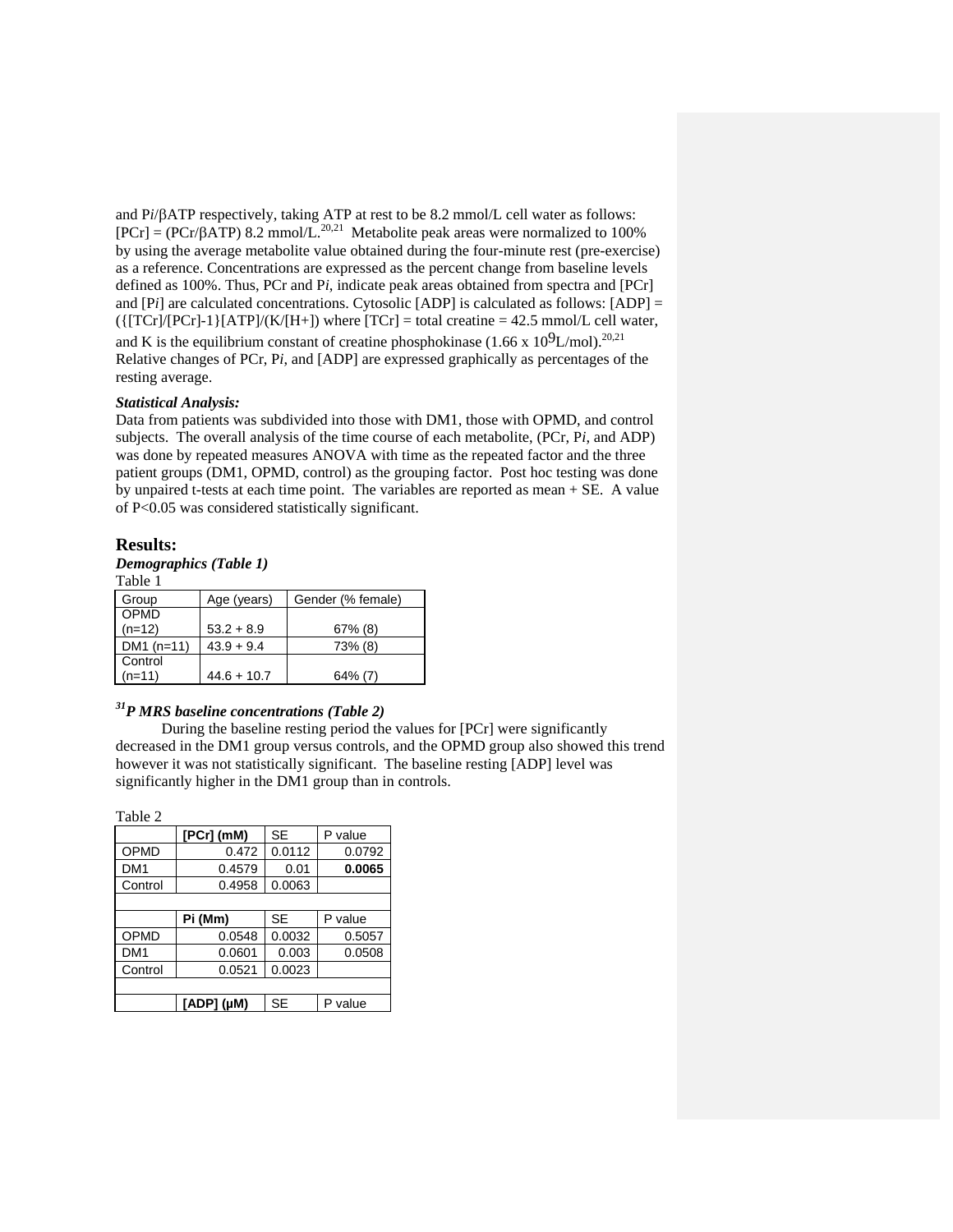| <b>OPMD</b> | $5.7018$ 0.4279 | 0.3239 |
|-------------|-----------------|--------|
| I DM1       | $6.6995$ 0.4422 | 0.0116 |
| Control     | 5.1897 0.2702   |        |

Data reported as mean and standard error (SE). P values are for diseased group compared with controls.

*31P MRS relative metabolite change normalized to resting baseline during rest, exercise and recovery (Figures 1, 2, and 3).* 

 The minimum [PCr] was significantly lower in OPMD patients than in controls (Fig. 1) after the first minute of exercise (step 5) and at the end of exercise (steps 9 & 10). The differences seen for the DM1 patients versus controls were not statistically significant.







Step refers to each 64 second period of data acquisition. Steps 1-4 are during the rest period, Steps 5-10 are during exercise, and steps 11-16 are during recovery.

The maximum [Pi] was significantly higher in OPMD patients than in controls (Fig. 2) after the first minute of exercise (step 5) and at the end of exercise (steps 9 & 10). The differences seen for the DM1 patients versus controls were not statistically significant.

**Comment [H2]:** Check the data to see if OPMD and DM1 are inverted!

Figure 2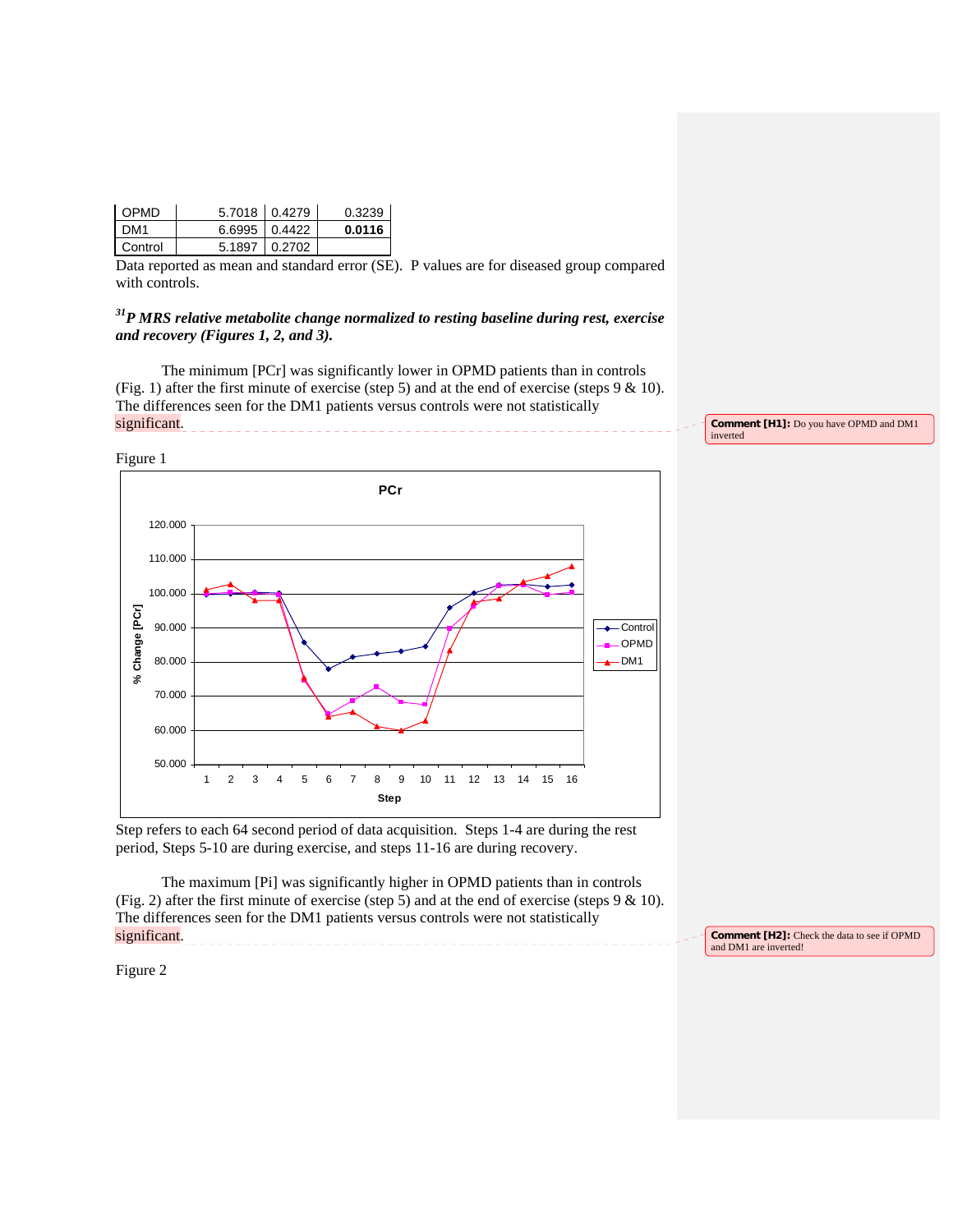

The maximum [ADP] was significantly higher in OPMD patients than in controls (Fig. 3) throughout the exercise period (steps  $5,6,7,9$  & 10). The differences seen for the DM1 patients versus controls were not statistically significant.



**Comment [H3]:** Check these!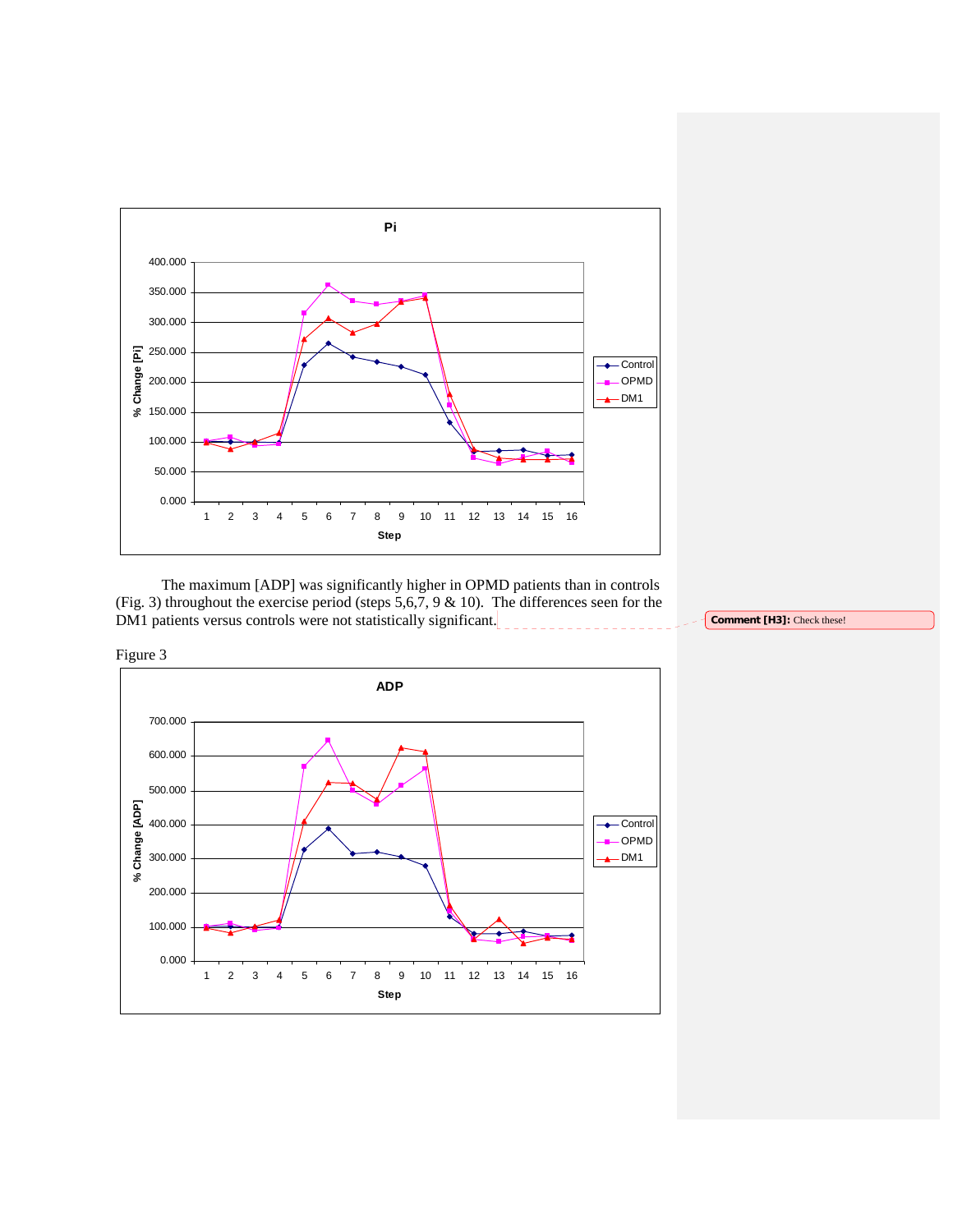# **Discussion**

 The goal of this study was to characterize the bioenergetics of muscle by P-31 MRS at rest, with exercise and in recovery in patients with OPMD and DM1. This is especially important for the patients with OPMD because of the scarcity of studies involving this disease.The only P-31 MRS study in patients with OPMD that was uncovered during our literature search was a small study by Zochodne et al that involved 5 siblings with  $OPMD<sup>4</sup>$ . The investigators in this study looked at the forearm flexor muscles during rest, exercise, and recovery periods with the findings that the OPMD patients had reduced PCr/(PCr +Pi) ratios and increased pH in resting muscle compared to normal controls. During exercise they observed an early and prominent fall in PCr/(PCr +Pi) as well as an excessive intracellular muscle acidosis that was slow to recover after exercise had ceased. All of these findings reached statistical significance and are of particular interest since OPMD generally affects proximal limb muscles, but these abnormalities were noted in the more distal muscles of the forearm.

Our study looked at the gastrocnemius muscle which is also a distal muscle that is not severely affected in OPMD patients. We found larger decreases in [PCr] in the OPMD group compared to controls early during exercise and at the end of the exercise period, which is similar to the results obtained in the study by Zochodne et al . A trend toward decreased [PCr] during rest was noted in our study, however this did not reach statistical significance. The [ADP] was found to increase to higher levels during exercise compared with controls. These findings indicate that even though the gastrocnemius muscle is not clinically affected in OPMD patients, there is 31-P MRS evidence of altered function. This lends further evidence to OPMD being a widespread disorder of striated muscle, even when muscle strength is clinically judged as normal.

One possible mechanism for the results that we obtained is that within the muscle there is a reduced number of functioning muscle fibers. The results that we obtained of an early and excessive fall in [PCr] and an elevated [ADP] during exercise could indicate that there is an increase in ATP hydrolysis used for cross-bridge movement in the depleted pool of muscle fibers. This leads to increased ADP, which then undergoes phosphorylation by PCr back into ATP in a reaction catalyzed by creatine kinase. The excessive fall in [PCr] compared to controls is attributed to a greater demand placed on each remaining functional muscle fiber. Another possible mechanism is that there is a normal amount of muscle fibers but they are not functioning normally. At moderate levels of exercise, such as in our study, most of the energy used for muscle contraction is generated by oxidative phosphorylation with glycogen being the major fuel for the first several minutes after exercise begins. The dystrophic process could affect one of the steps in oxidative phosphorylation thus slowing this process. This would lead to increased PCr depletion and elevated end-exercise [ADP].<sup>21</sup>

 Our results obtained from the patients with DM1 showed similar trends to the results from the OPMD group; however most of the findings in the DM1 group did not reach statistical significance. We had a small number of patients in each group to begin with and unfortunately data from three of the DM1 participants was unusable for the reasons described previously under the heading Subjects. The smaller number of participants decreased the statistical power of our study to distinguish differences between the DM1 group and the control group. A decreased resting [PCr] and an elevated resting [ADP] compared to controls were found to be significant in our study.

**Comment [H4]:** Are these inverted?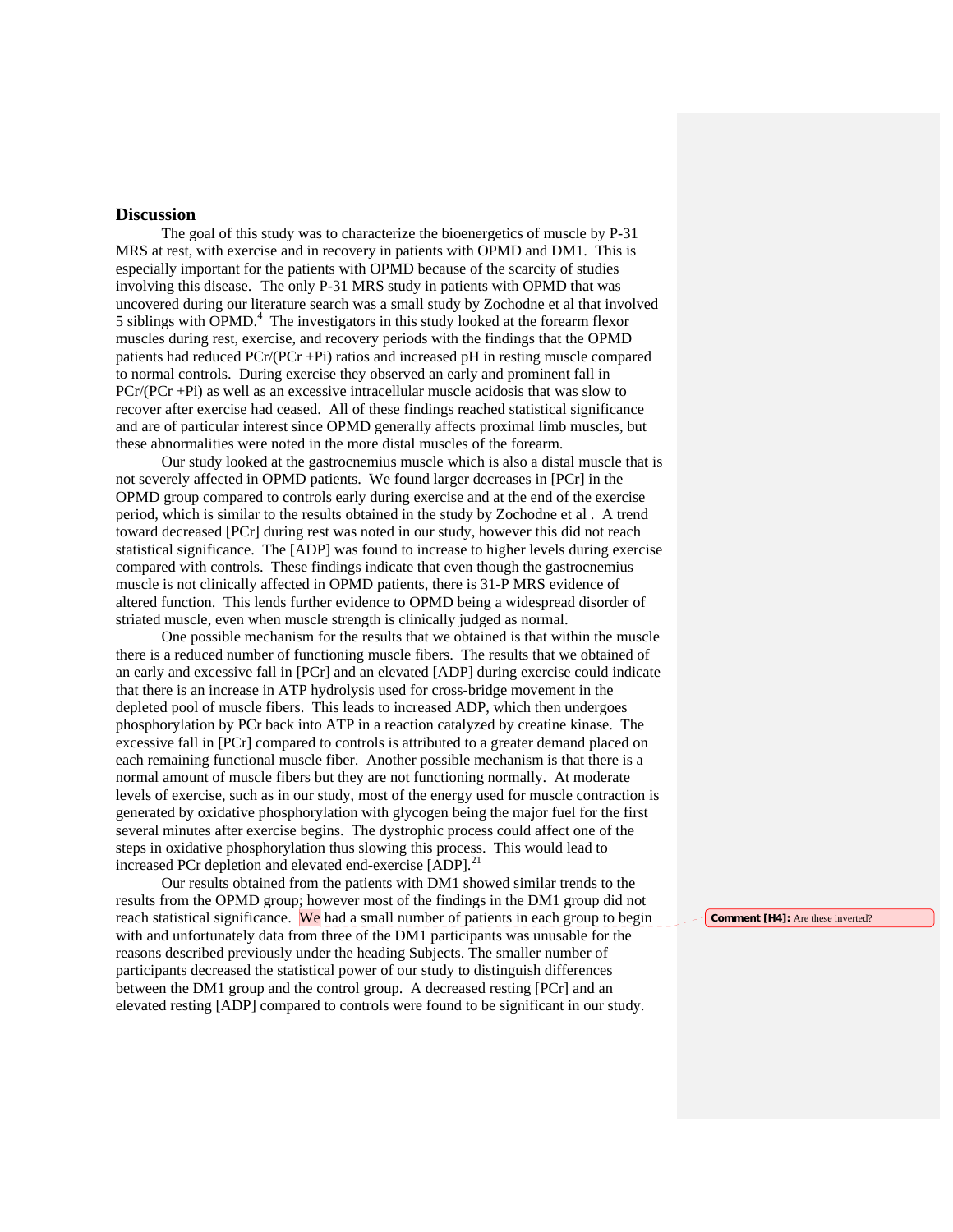These results can be compared with those by Barany et al, and Barnes et al, who have previously performed <sup>31</sup>P MRS studies in patients with DM1 on the gastrocnemius muscle.<sup>14,23</sup> Barany et al studied 4 patients with DM1 as part of a larger study on leg neuromuscular diseases, with the finding that DM1 patients had elevated ATP/PCr ratios compared to controls. Barnes et al studied 14 patients with myotonic dystrophy, however only 7 patients were able to exercise for 5 minutes. In these patients an elevated resting intracellular pH was noted, as well as elevated [ADP] levels, and a reduced phosphorylation potential. These findings were even more pronounced in the patients that could not complete the exercise regimen. During exercise in the DM1 patients phosphocreatine was depleted more rapidly, ADP concentrations were higher, and calculated ATP turnover was elevated compared to controls. Our results during exercise, though not statistically significant, show trends towards elevated [ADP] and decreased phosphorylation potential. This would be consistent with the study by Barnes et al with these findings thought to be due to both reduced mitochondrial and glycogenolytic function.<sup>14</sup>

 In conclusion we have been able to demonstrate bioenergetic abnormalities in the gastrocnemius muscle during exercise in patients with OPMD. Unfortunately the differences from controls in patients with myotonic dystrophy did not reach statistical significance, likely due to unusable data from several participants and thus decreased statistical power. The findings in the OPMD patients provide promise that 31-P MRS could be used to noninvasively monitor bioenergetic indices that could be followed serially during therapeutic trials. The hope is that improvement in these bioenergetic indices for both OPMD and DM-1 patients might precede or accompany an improvement in clinical measures.

#### **References:**

- **1.** Brais B, Xie YG, Sanson M, et al.: The oculopharyngeal muscular dystrophy locus maps to the region of the cardiac alpha and beta myosin heavy chain genes on chromosome 14q11.2-q13. Hum Mol Genet 1995; 4(3): 429-34.
- **2.** Becher MW, Morrison L, Davis LE, et al.: Oculopharyngeal muscular dystrophy in Hispanic New Mexicans. Jama 2001; 286(19): 2437-40.
- **3.** Davies JE, Wang L, Garcia-Oroz L, et al.: Doxycycline attenuates and delays toxicity of the oculopharyngeal muscular dystrophy mutation in transgenic mice. Nat Med 2005; 11(6): 672-7.
- **4.** Zochodne DW, Koopman WJ, Witt NJ, et al.: Forearm P-31 nuclear magnetic resonance spectroscopy studies in oculopharyngeal muscular dystrophy. Can J Neurol Sci 1992; 19(2): 174-9.
- **5.** Harper P: Myotonic Dystrophy, 2 ed. Philadelphia: Sauders, 1989.
- **6.** Brook JD, McCurrach ME, Harley HG, et al.: Molecular basis of myotonic dystrophy: expansion of a trinucleotide (CTG) repeat at the 3' end of a transcript encoding a protein kinase family member. Cell 1992; 68(4): 799-808.
- **7.** Fu YH, Pizzuti A, Fenwick RG, Jr., et al.: An unstable triplet repeat in a gene related to myotonic muscular dystrophy. Science 1992; 255(5049): 1256-8.
- **8.** Mahadevan M, Tsilfidis C, Sabourin L, et al.: Myotonic dystrophy mutation: an unstable CTG repeat in the 3' untranslated region of the gene. Science 1992; 255(5049): 1253-5.

**Comment [H5]:** BE SURE OF WHICH IS **WHICH Deleted:**